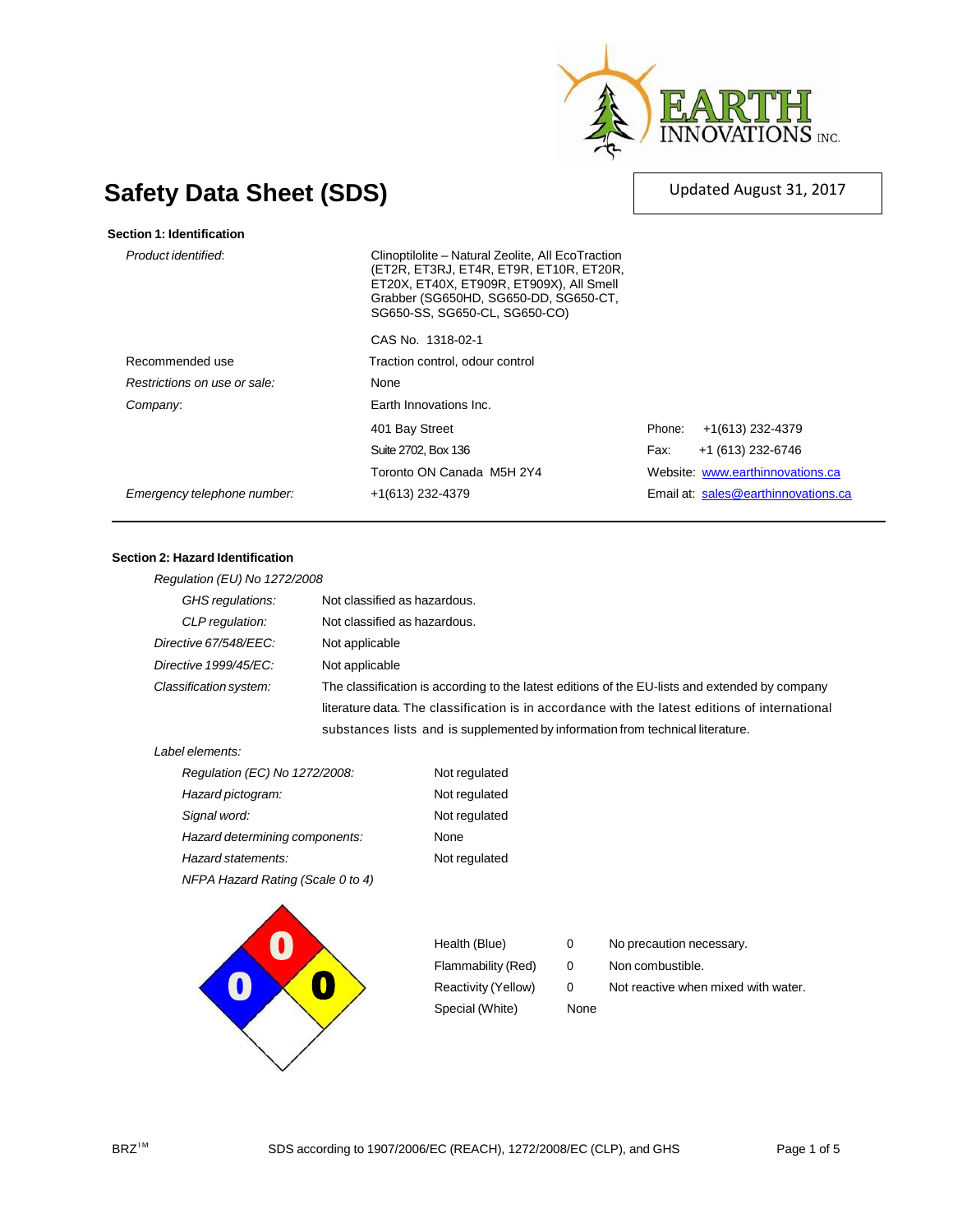## *HMIS Hazard Rating (Scale 0 to 4)*

| <b>HEALTH</b>       |  |
|---------------------|--|
| <b>FLAMMABILITY</b> |  |
| <b>REACTIVITY</b>   |  |

Health (Blue) 0 No significant health risk. Flammability (Red) 0 Will not burn.

Reactivity (Yellow) 0 Will not react, polymerize, decompose, condense, or self react. Non-explosive..

**PBT** and *vPvB* Assessment: PBT Not applicable.

vPvB Not applicable.

# **Section 3: Composition/Information on ingredients**

| Dangerous components:            | None in reportable quantities |                     |               |
|----------------------------------|-------------------------------|---------------------|---------------|
| Chemical and common name         | Wt. %                         | <b>CAS Registry</b> | <b>EINECS</b> |
| Clinoptilolite (natural zeolite) | 90-97                         | 12173-10-3          | 215-283-8     |
| Water                            | $3 - 10$                      | 7732-18-5           | 231-791-2     |

## **Section 4. First Aid Measures**

| General:            | No special measures required.                                                                  |
|---------------------|------------------------------------------------------------------------------------------------|
|                     |                                                                                                |
| After inhalation:   | Supply fresh air; consult doctor in case of complaints.                                        |
| After skin contact: | Clean with water and soap. If skin irritation is experienced, consult a doctor.                |
| After eye contact:  | Remove contact lenses if worn. Rinse opened eye for several minutes under running water.       |
|                     | If symptoms persist, consult a doctor.                                                         |
| After swallowing:   | Rinse out mouth and then drink plenty of water. Do not induce vomiting. Treat symptomatically. |
|                     |                                                                                                |

#### **Section 5. Fire-Fighting Measures**

| Suitable extinguishing media: Noncombustible |                                         |  |
|----------------------------------------------|-----------------------------------------|--|
| Extinguishing media:                         | Compatible with all extinguishing media |  |
| Unusual hazards:                             | None known                              |  |

## **Section 6. Accidental Release Measures**

| Personal precautions:      | Avoid dust                                                                     |
|----------------------------|--------------------------------------------------------------------------------|
| Environmental precautions: | No special measures required.                                                  |
| Protection equipment:      | Safety glasses                                                                 |
| Spills cleanup:            | Pick up mechanically and place in a suitable container. Avoid generating dust. |

## **Section 7. Handling and Storage**

| Safe handling: | Avoid contact with eyes, skin, and clothing. Avoid generating and breathing dust. |
|----------------|-----------------------------------------------------------------------------------|
| Safe storage:  | No special requirements.                                                          |

#### **Section 8. Exposure Controls and Personal Protection**

*Limit values:* Does not contain any relevant quantities of materials with critical values that have to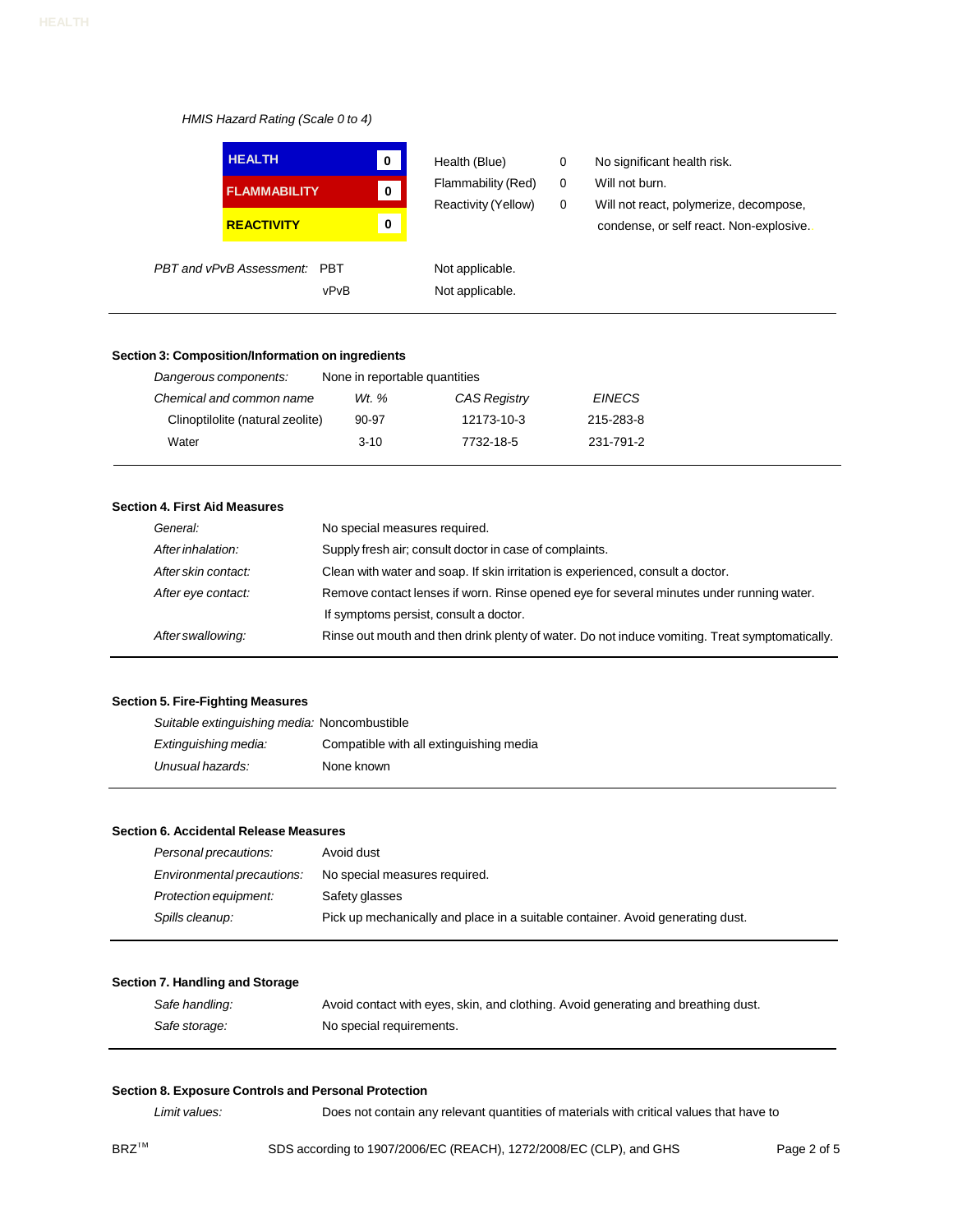|                         | be monitored in the workplace.                                                  |
|-------------------------|---------------------------------------------------------------------------------|
| DNEL:                   | No further information available.                                               |
| DNEC:                   | No further information available.                                               |
| General protection:     | Use in a well ventilate workplace. Avoid generating and contacting dust.        |
| Eye protection:         | Wear safety glasses.                                                            |
|                         |                                                                                 |
| Respiratory protection: | Not necessary in well-ventilated area.                                          |
| Skin protection:        | Wear protective gloves against mechanical hazards according to NIOSH or EN 388. |

#### **Sections 9. Physical and Chemical Properties**

| Appearance:                | Light tan to light green solid (powders and granules). |                |
|----------------------------|--------------------------------------------------------|----------------|
| Odor:                      | Odorless.                                              |                |
| Oder threshold:            | Not determined.                                        |                |
| pH values:                 | Not applicable.                                        |                |
| Change in condition:       | Melting point/melting range: Not determined            |                |
|                            | Boiling point/boiling range: Not determined            |                |
| Flash point:               | Not applicable. Will not burn.                         |                |
| Evaporation rate:          | Not applicable; does not evaporate.                    |                |
| Flammability (solid, gas): | Not flammable                                          |                |
|                            | Upper/lower limits:                                    | Not applicable |
| Danger of explosion:       | Does not present and explosive hazard.                 |                |
|                            | Upper/lower limits:                                    | Not applicable |
| Vapor density:             | Does not apply. Does not evaporate.                    |                |
| Relative density:          | Not determined                                         |                |
| Solubility:                | Water                                                  | Insoluble      |
|                            | Alcohol                                                | Insoluble      |
| Partition coefficient:     | Not applicable (insoluble in n-octanol and water)      |                |
| Auto ignition temperature: | Will not auto ignite.                                  |                |
| Decomposition temperature: | Not determined.                                        |                |
| Viscosity:                 | Not applicable - solid.                                |                |
|                            |                                                        |                |

*Body protection:* Not required under normal conditions of use.

## **Section 10. Stability and Reactivity**

| Chemical stability       | Stable if used as intended.                                            |
|--------------------------|------------------------------------------------------------------------|
| Thermal stability:       | Stable if used as intended.                                            |
| Hazardous reaction:      | Possibility of hazardous reaction with strong acids and strong alkali. |
| Conditions to avoid      | No further information available.                                      |
| Materials to avoid       | Strong acids and strong bases.                                         |
| Hazardous decomposition: | No further information available.                                      |

## **Section 11. Toxicological Information**

*Toxicological:* When used and handled according to instructions, the product does not have any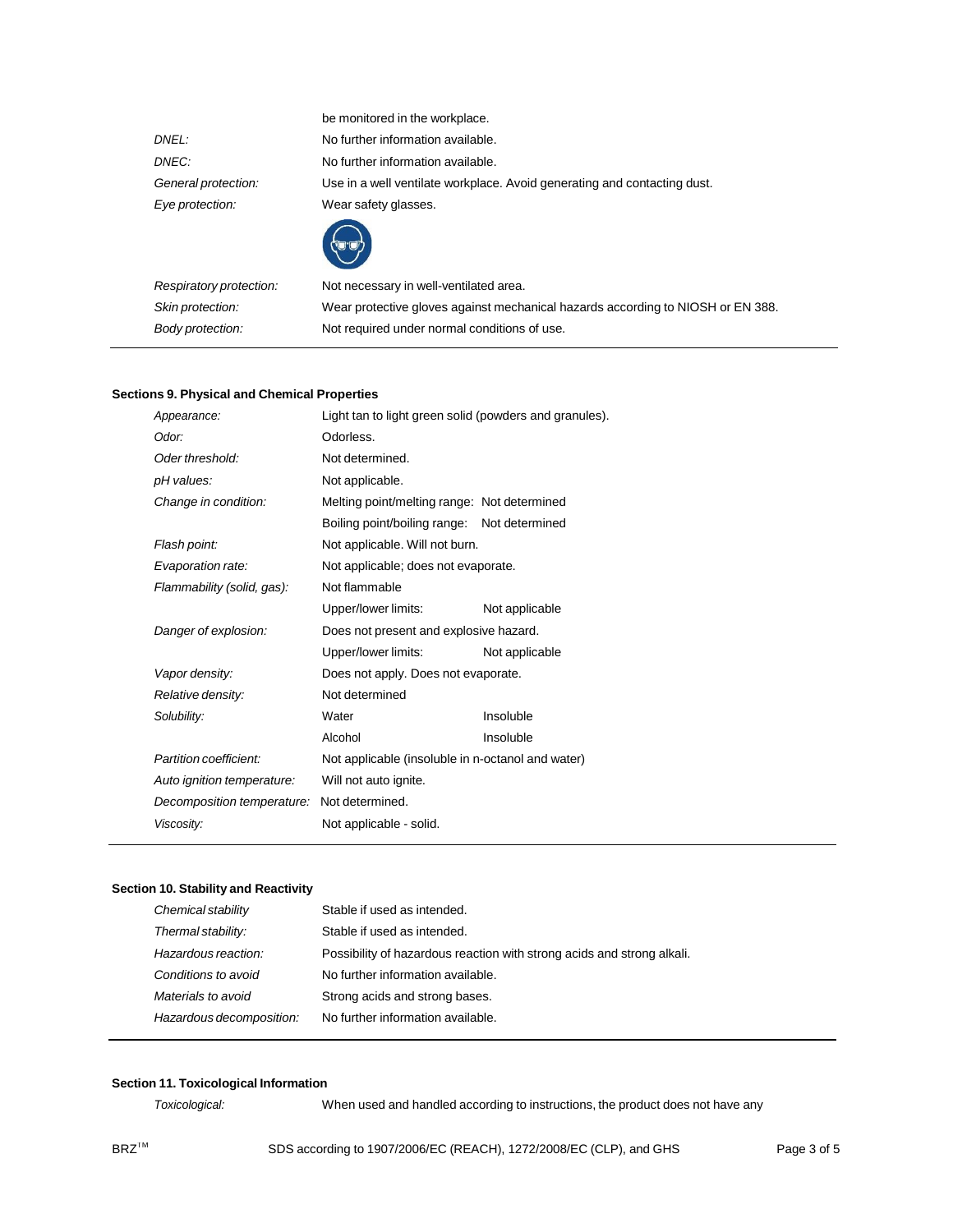|                        | harmful effects based upon our experience.                                       |
|------------------------|----------------------------------------------------------------------------------|
| Sensitization:         | No sensitizing effects known.                                                    |
| General EU Guidelines: | Not subject to classification according to the calculation method of the General |
|                        | EU Classification Guidelines for Preparations as issued in the latest version.   |
| <b>NTP</b>             | Not listed in the National Toxicological Program Report on Carcinogens, 2011.    |
| <b>IARC</b>            | International Agency for Research on Cancer MONOGRAPHS VOLUME 68: clinoptilolite |
|                        | cannot be evaluated as to the carcinogenicity to humans (Group 3).               |
|                        |                                                                                  |

## **Section 12. Ecological Information**

| Toxicity:          | No known toxicity to plants or animals.                                                  |
|--------------------|------------------------------------------------------------------------------------------|
| Environmental fate | Inorganic material does not decompose and is not eliminated from environment by means of |
|                    | biological cleaning processes.                                                           |
| Bioaccumulation:   | Does not bioaccumulate in animal or plants.                                              |
| Mobility in soil:  | Not mobile.                                                                              |
|                    |                                                                                          |

## **Section 13. Disposal Consideration**

| Classification:  | Not a RCRA Hazardous Waste.                                                      |
|------------------|----------------------------------------------------------------------------------|
| Disposal method: | Small uncontaminated quantities can be disposed of with household waste. Dispose |
|                  | in accordance with federal, state (provincial), and local regulations.           |

# **Section 14. Transportation Information**

| UN Number:                      | DOT, ADR, ADN, IMDG, IATA:   | Not Regulated |
|---------------------------------|------------------------------|---------------|
| <b>UN Proper Shipping Name:</b> | DOT, ADR, ADN, IMDG, IATA:   | Not Regulated |
| Transport Hazard Class:         | DOT, ADR, ADN, IMDG, IATA:   | Not Regulated |
| Packing Group:                  | DOT, ADR, IMDG, IATA:        | Not Regulated |
| Marine pollutant:               | No.                          |               |
| Proper shipping name:           | Non-Hazardous for Transport. |               |
| Hazard Symbol:                  | None required.               |               |
| Hazard Id Number (HIM):         | None.                        |               |

## **15. RegulatoryInformation**

| <b>United States</b>   |                                                                          |                                    |
|------------------------|--------------------------------------------------------------------------|------------------------------------|
| SARA 355.              | Extremely hazardous substances:                                          | None of the ingredient listed.     |
| SARA 313:              | Specific toxic chemical listings:                                        | None of the ingredients listed.    |
| TSCA:                  | All of the ingredient are listed.                                        |                                    |
| California Prop 65:    | Known to cause cancer:                                                   | None of the ingredients is listed. |
|                        | Known to cause reproductive toxicity: None of the ingredients is listed. |                                    |
|                        | Known to cause developmental toxicity:                                   | None of the ingredients is listed. |
| Carcinogen categories: | EPA                                                                      | None of the ingredients is listed. |
|                        | <b>IARC</b>                                                              | None of the ingredients is listed. |
|                        | TLV by ACGHI                                                             | None of the ingredients is listed. |
|                        | NIOSH-Ca                                                                 | None of the ingredients is listed. |
| Canada:                | Domestic Substances List (DLS)                                           | All ingredients are listed.        |